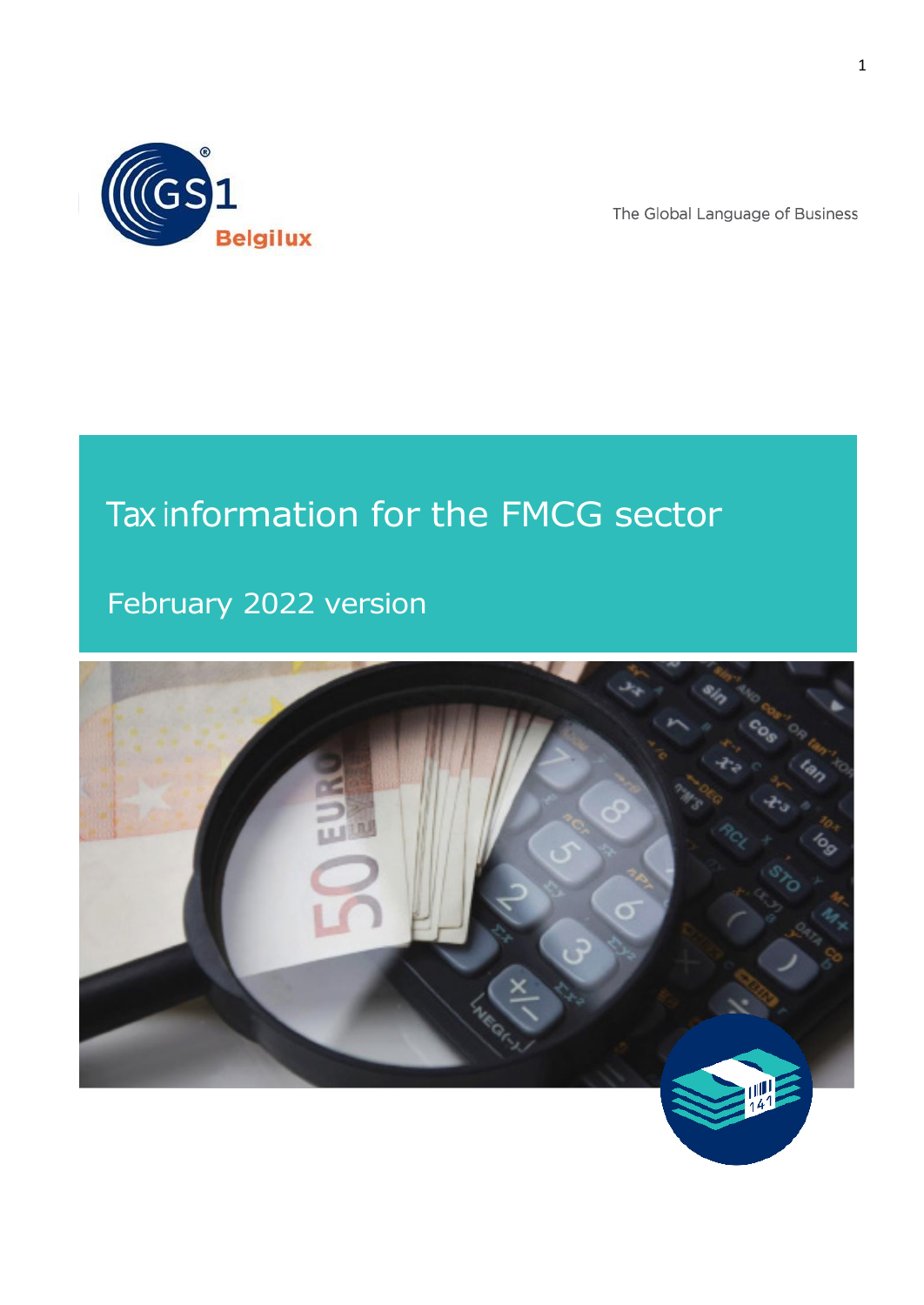# **Table of contents**

# <span id="page-1-0"></span>**Introduction**

The goal of these tax information guidelines is to allow companies to more accurately exchange tax-related information with the Fast moving consumer goods (FMCG) data recipients on GDSN.

The procedure to correctly communicate your VAT information via GDSN has changed in March 2017, and a lot of different taxes (BEBAT, Excises, Recupel, ...) have been added to the list.

This manual provides all the necessary instructions to exchange this information in a standardized and comprehensible way.

Attention: this manual is only applicable for the Fast moving<br>**consumer goods (FMCG) sector.**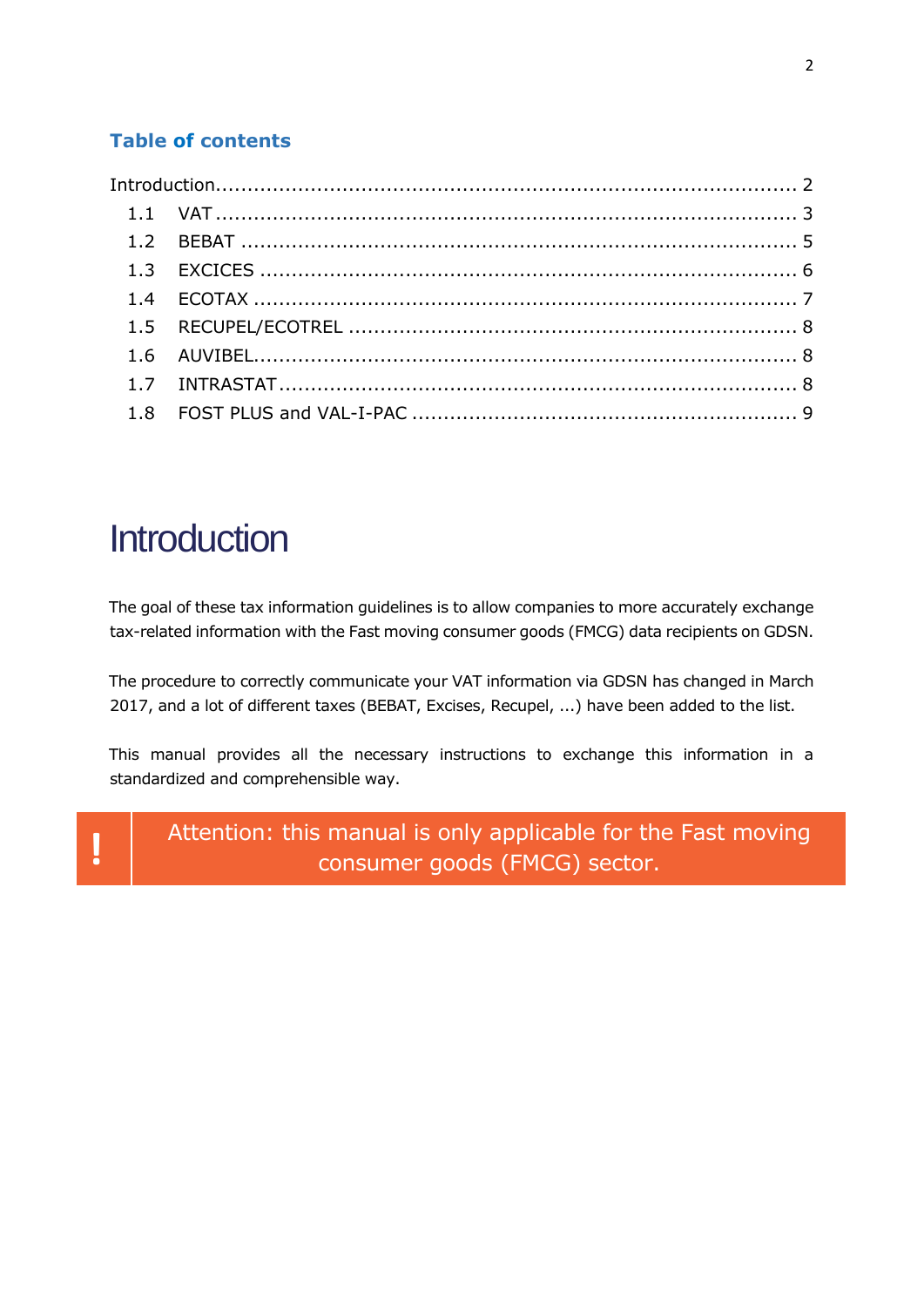#### <span id="page-2-0"></span>1.1 VAT

For Belgilux products, it's always mandatory to indicate the VAT information on all article levels and for all product categories.

Use the following combination of attributes:

• **dutyFeeTaxTypeCode:** For VAT information the only accepted codes are:

$$
\circ \quad \text{VAT}
$$

o **VAT\_S**

- o **TVA**
- o **BTW**

All above codes have the same meaning and the retailers will map these to the VAT information on their side. Suppliers should just choose 1 of this list.

- **dutyFeeTaxAgencyCode:** Identifies the agency responsible for the tax code list. For Belgilux this code should always be **281** (= GS1 Belgium & Luxembourg)
- **dutyFeeTaxCategoryCode**: Indicates the applicability of the tax rate or amount for a trade item. In case of VAT information the following mapping applies:

| <b>VAT Belgium</b> | <b>VAT Luxembourg</b> | <b>TaxCategoryCode</b> |
|--------------------|-----------------------|------------------------|
| 0%                 | $0\%$                 | <b>ZERO</b>            |
| 6%                 | 3%                    | <b>LOW</b>             |
| 12%                | 8%                    | <b>MEDIUM</b>          |
|                    | 14%                   | <b>HIGH</b>            |
| 21%                | 17%                   | <b>STANDARD</b>        |
| No tax             | No tax                | <b>EXEMPT</b>          |

See an example on the next page.

#### A combined item

If you have a combined item (e.g. a pack) that contains items that have not the same level of VAT, the pack should have both levels of VAT.

Example: a consumer pack containing a bottle of wine (TaxCategoryCode STANDARD) and a piece of cheese (TaxCategoryCode LOW), the pack = STANDARD and LOW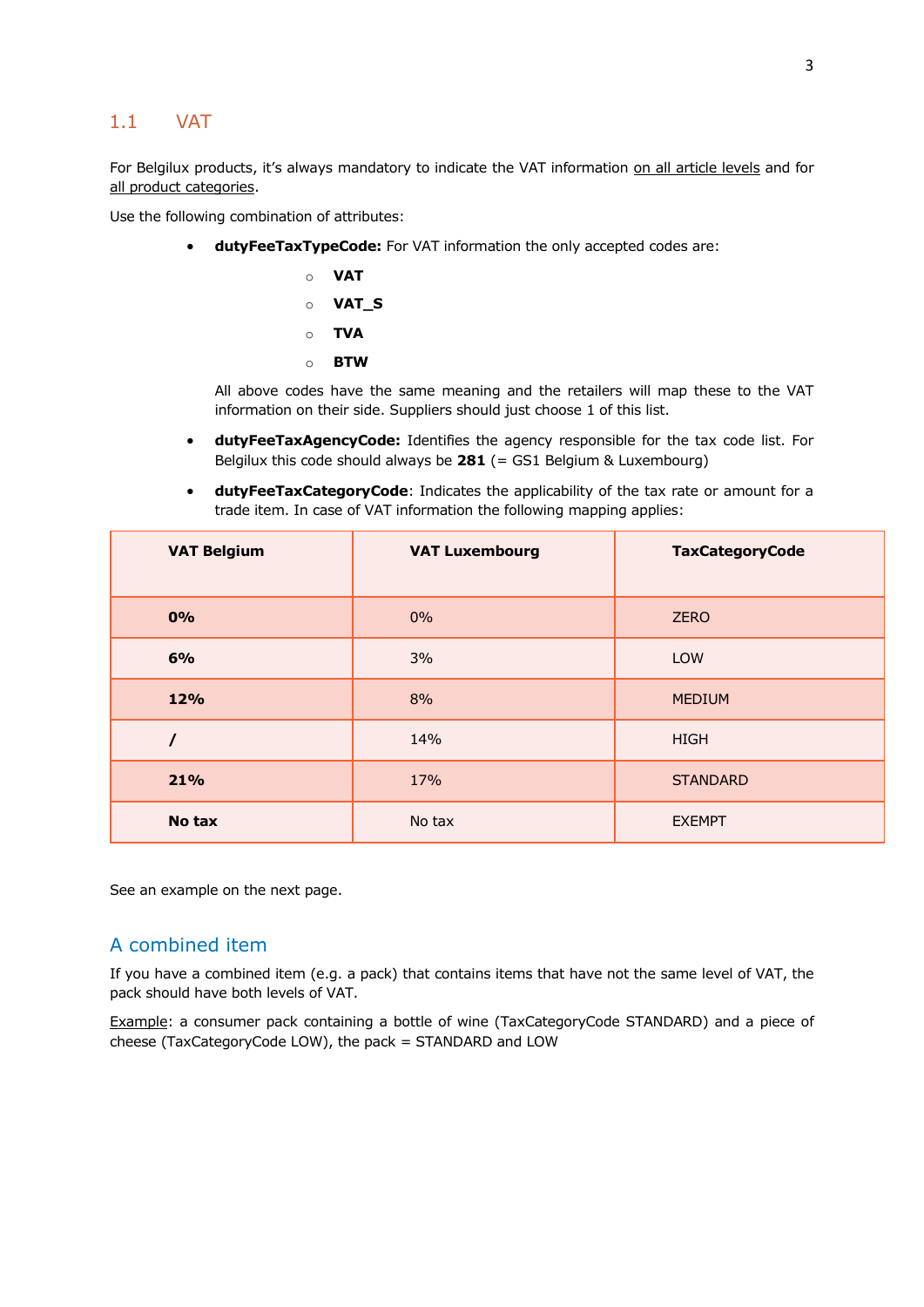

*Image 1: Where to find these 3 attributes in the CDB web interface*

**If more taxes apply than only VAT (e.g. EXCISES, ECOTAX, etc.)** you will need these 3 attributes again. In that case you will need to copy this set of attributes. You do this by **clicking on the "+" symbol** as shown below. By doing so, you create a 2nd set of these attributes. There you can fill in the values for the other tax.

<span id="page-3-0"></span>

| /alidate | Save              | Release Unrelease Publish Unpublish Publication targets Edit Hierarchies Save as template | ≏ | o                               |                         |  |                                          | 冎 |  |   |                 |               |  |
|----------|-------------------|-------------------------------------------------------------------------------------------|---|---------------------------------|-------------------------|--|------------------------------------------|---|--|---|-----------------|---------------|--|
|          | Find an attribute |                                                                                           |   |                                 | $\overline{\mathbf{v}}$ |  | $\bullet$ Mandatory fields (0) $\bullet$ |   |  |   |                 |               |  |
|          |                   | <b>O</b> Duty Fee Tax Information                                                         |   |                                 |                         |  |                                          |   |  |   |                 |               |  |
|          |                   | Duty Fee Tax Information --- No.: 1 / 999                                                 |   |                                 |                         |  |                                          |   |  |   | LA <sub>1</sub> | $\equiv$<br>û |  |
|          |                   |                                                                                           |   | <b>O</b> Duty Fee Tax Type Code | <b>BTW</b>              |  |                                          |   |  |   | $4y^2$          |               |  |
|          |                   | <b>O</b> Duty Fee Tax Type Description                                                    |   |                                 |                         |  |                                          |   |  |   |                 |               |  |
|          |                   |                                                                                           |   |                                 |                         |  |                                          |   |  |   |                 |               |  |
|          |                   |                                                                                           |   |                                 |                         |  |                                          |   |  |   |                 |               |  |
|          |                   | <b>O</b> Duty Fee Tax Agency Code                                                         |   |                                 |                         |  | (281) - GS1 Belgium&Luxembourg           |   |  | ▼ |                 |               |  |
|          |                   | <b>O</b> Duty Fee Tax Agency Name                                                         |   |                                 |                         |  |                                          |   |  |   |                 |               |  |

*Image 2: how to duplicate the Tax attributes in the CDB web interface*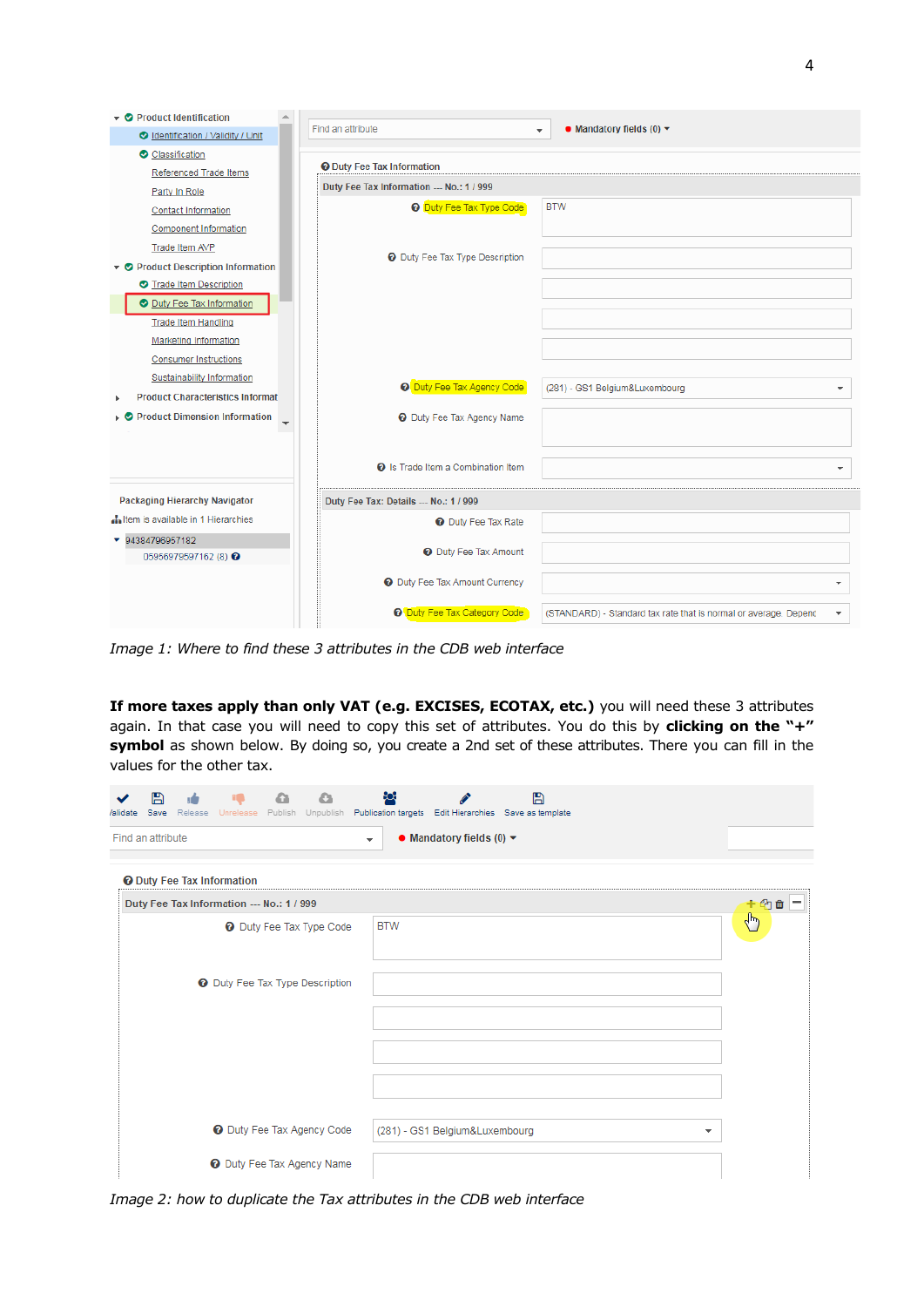## <span id="page-4-0"></span>1.2 BEBAT

In Belgium an environmental tax needs to be paid for each battery that is brought on the market. Retailers are able to determine if the BEBAT tax is applicable for the item, and are able to define the amount of the tax, based on the information in 3 attributes. So only these 3 attributes should be populated by the supplier:

- **batteryTypeCode:** to indicate the type of battery: IEC battery code
- **areBatteriesIncluded:** true or false indication. To indicate whether batteries are included or are not included with the item.
- **quantityOfBatteriesRequired:** Indicates the number of batteries required to operate the item.

**HOWEVER**, if the IEC battery code the supplier is looking for does not yet exist in the GDSN batteryTypeCode list, the supplier will indicate the BEBAT specific nomenclatuur code (e.g. BEBAT\_ A110020010) via attribute dutyFeeTaxTypeCode:

- **dutyFeeTaxTypeCode:** BEBAT\_ A110020010
- **dutyFeeTaxAgencyCode:** 281 (= GS1 Belgium & Luxembourg)
- **dutyFeeTaxCategoryCode**: use the code APPLICABLE.

These are the same 3 attributes you use for VAT, so web interface users will first need to copy the attributes. You do this by clicking on the **"+" symbol** as shown in *[image 2 on page 4](#page-3-0)*. By doing so, you create a 2nd set of these attributes. There you can fill in the values for BEBAT:

| Duty Fee Tax Information --- No.: 2 / 999 |                                                                           |
|-------------------------------------------|---------------------------------------------------------------------------|
| O Duty Fee Tax Type Code                  | BEBAT_B208035430                                                          |
| <b>O</b> Duty Fee Tax Type Description    |                                                                           |
|                                           |                                                                           |
|                                           |                                                                           |
|                                           |                                                                           |
| <b>O Duty Fee Tax Agency Code</b>         | (281) - GS1 Belgium&Luxembourg<br>▼                                       |
| <b>O</b> Duty Fee Tax Agency Name         |                                                                           |
| <b>O</b> Is Trade Item a Combination Item | ▼                                                                         |
| Duty Fee Tax: Details --- No.: 1 / 999    |                                                                           |
| <b>O</b> Duty Fee Tax Rate                |                                                                           |
| <b>O</b> Duty Fee Tax Amount              |                                                                           |
| <b>O</b> Duty Fee Tax Amount Currency     | ▼                                                                         |
| O Duty Fee Tax Category Code              | (APPLICABLE) - Tax is applicable to the item or service in the targe<br>٠ |

*Image 3: the BEBAT specific nomenclatuur code filled in in the CDB web interface*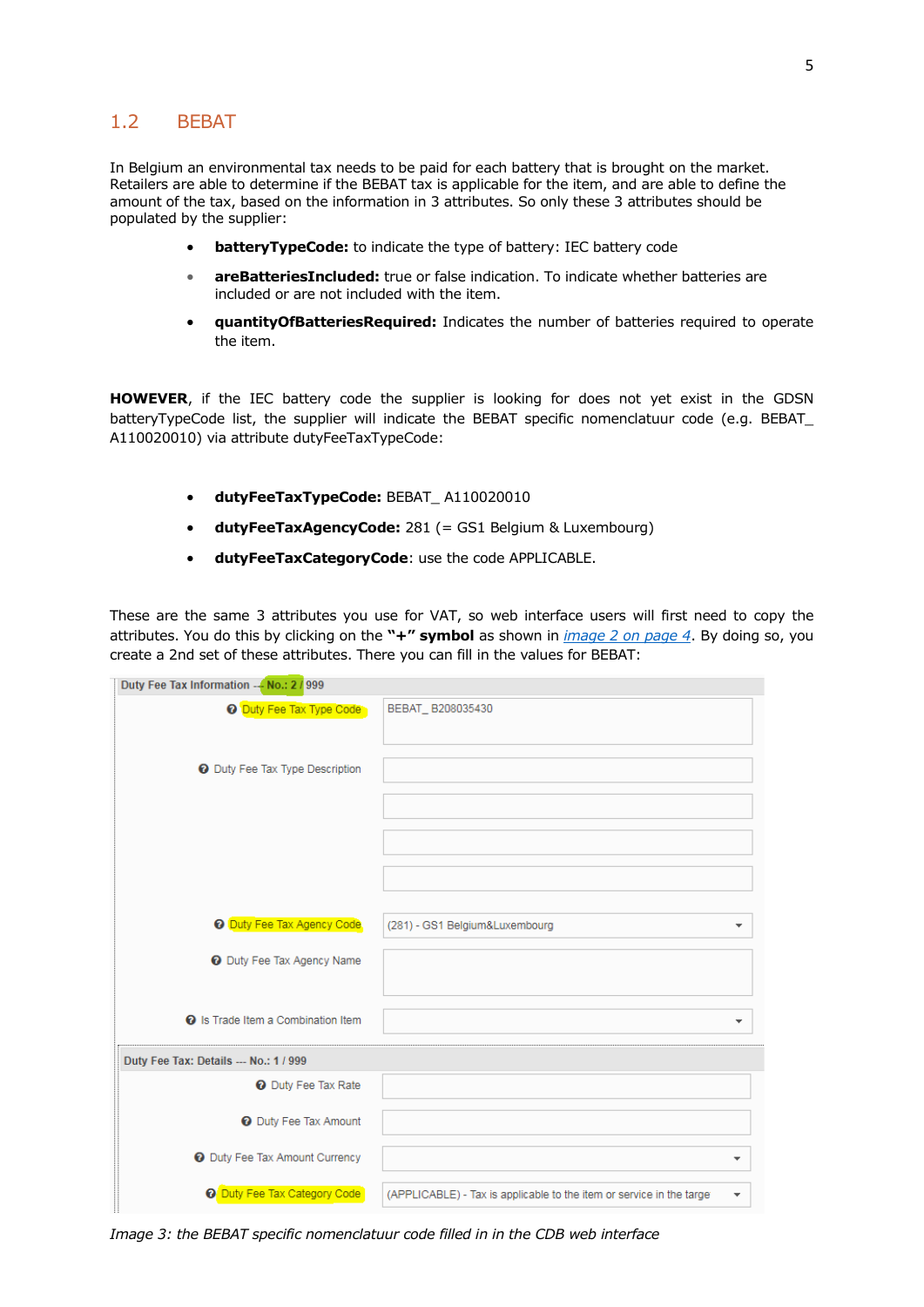Machine-to-machine users complete their CIN message with extra tax information like this:

| <dutvfeetaxinformation></dutvfeetaxinformation>             |
|-------------------------------------------------------------|
| <dutyfeetaxagencycode>281</dutyfeetaxagencycode>            |
| <dutyfeetaxtypecode>BTW</dutyfeetaxtypecode>                |
| <dutyfeetax></dutyfeetax>                                   |
| <dutyfeetaxcategorycode>STANDARD</dutyfeetaxcategorycode>   |
|                                                             |
|                                                             |
| <dutvfeetaxinformation></dutvfeetaxinformation>             |
| <dutyfeetaxagencycode>281</dutyfeetaxagencycode>            |
| <dutyfeetaxtypecode>BEBAT B208035430</dutyfeetaxtypecode>   |
| <dutyfeetax></dutyfeetax>                                   |
| <dutyfeetaxcategorycode>APPLICABLE</dutyfeetaxcategorycode> |
|                                                             |
|                                                             |

*Image 3: A CIN message with VAT information (in purple) and BEBAT information (in orange)*

### <span id="page-5-0"></span>1.3 EXCICES

For some types of products an excise tax needs to be paid. Retailers are able to determine if the EXCICES are applicable for the item, and are able to define the amount of the tax, based on the communication of the *[PLDA codes](https://financien.belgium.be/nl/douane_accijnzen/ondernemingen/applicaties-da/technische-documentatie-0/plda/actueel#q10)*.

If excises are applicable, the supplier should use the following three attributes:

• **dutyFeeTaxTypeCode:** Use a PLDA code (from the *[Belgilux Tax Type Code list](https://gs1belu.org/nl/documentatie/codelijst-taksen)*) to indicate which excise category applies for the product. E.g. **S002** is the code for Beer in disposable packaging.

The attached Belgilux tax type code list contains codes for the following categories of products:

- o **Alcohol and products containing alcohol with payment**
- o **Alcohol and products containing alcohol with exemption**
- o **Alcohol free products and Coffee / packaging charge**
- o **Alcohol free products and Coffee / packaging charge - Exemptions**
- o **EXCISE information for Luxembourg.**
- **dutyFeeTaxAgencyCode:** Identifies the agency responsible for the tax code list. For Belgilux this code should always be 281 (= GS1 Belgium & Luxembourg)
- **dutyFeeTaxCategoryCode**: Indicates the applicability of the tax rate or amount for a trade item. If EXCISES are applicable, use the code APPLICABLE.

These are the same 3 attributes you use for VAT, so web interface users will first need to copy the attributes. You do this by clicking on the **"+" symbol** as shown in *[image 2 on page 4](#page-3-0)*. By doing so, you create a 2nd set of these attributes. There you can fill in the values for EXCISES.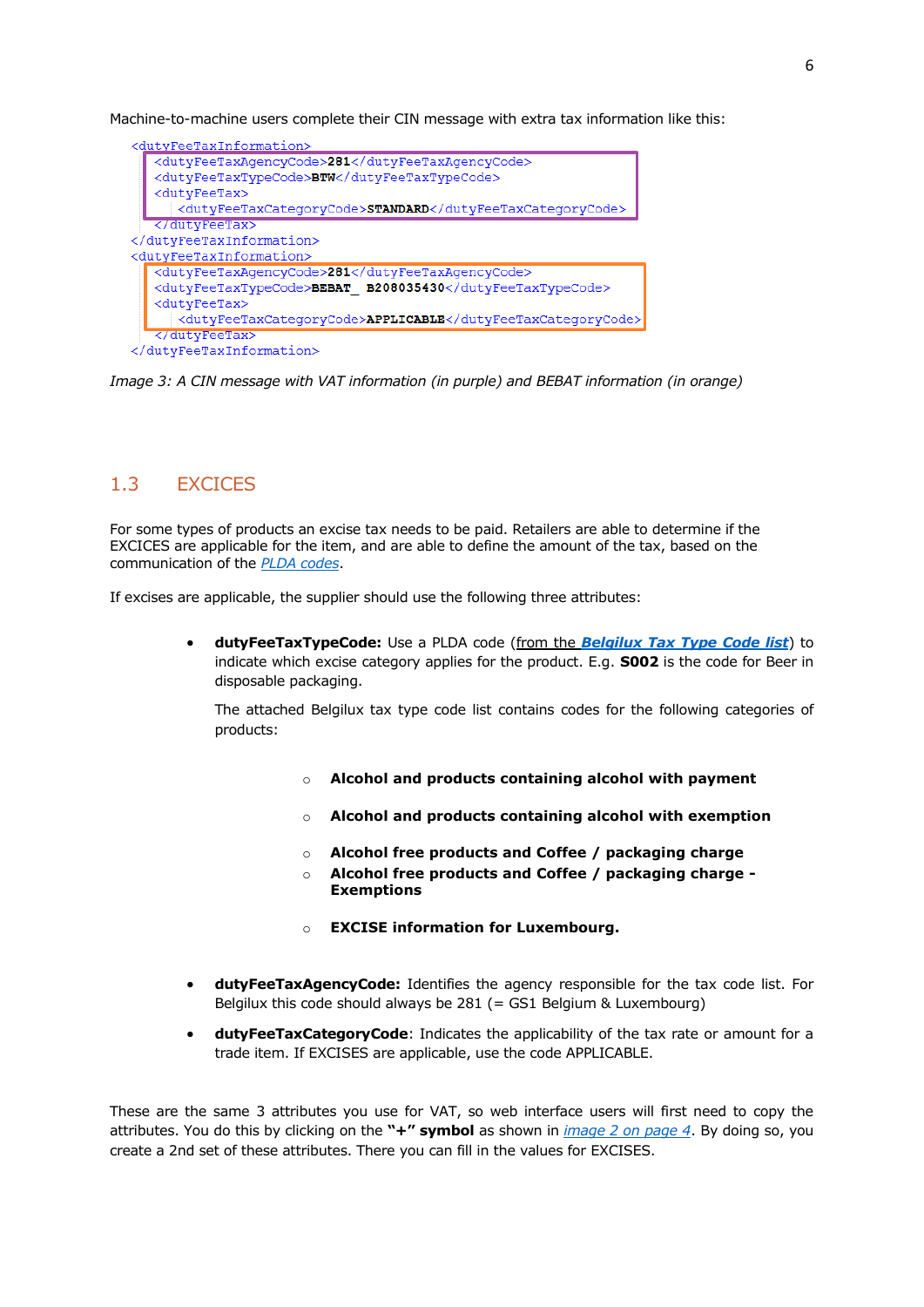**@** Duty Fee Tax Information

| Duty Fee Tax Information --- No.: 1 / 999 |                                                                           |
|-------------------------------------------|---------------------------------------------------------------------------|
| <b>O</b> Duty Fee Tax Type Code           | <b>BTW</b>                                                                |
|                                           |                                                                           |
| <b>O</b> Duty Fee Tax Agency Code         | (281) - GS1 Belgium&Luxembourg                                            |
|                                           |                                                                           |
| <b>O</b> Duty Fee Tax Category Code       | (STANDARD) - Standard tax rate that is normal or average. Depend          |
|                                           |                                                                           |
| Duty Fee Tax Information --- No.: 2 / 999 |                                                                           |
| <b>O</b> Duty Fee Tax Type Code           | S <sub>004</sub>                                                          |
|                                           |                                                                           |
| <b>O</b> Duty Fee Tax Agency Code         | (281) - GS1 Belgium&Luxembourg                                            |
| <b>O</b> Duty Fee Tax Category Code       | (APPLICABLE) - Tax is applicable to the item or service in the targe<br>▼ |

*Image 4: Both VAT (No.1) and an Excise (No.2) filled in in the CDB web interface*

# <span id="page-6-0"></span>1.4 ECOTAX

This is the packaging charge applicable for certain types of packages (beverages). Retailers are able to determine if this tax is applicable for the item, and are able to define the amount of the tax, based on the communication of the *[PLDA codes](https://financien.belgium.be/nl/douane_accijnzen/ondernemingen/applicaties-da/technische-documentatie-0/plda/actueel#q10)*.

- **dutyFeeTaxTypeCode:** Use a PLDA code (from the *[Belgilux Tax Type Code list](https://gs1belu.org/nl/documentatie/codelijst-taksen)*) to indicate which packaging charge applies for the product. In the attached Belgilux tax type code list the sheets EXCISES-U and EXCISES-V contain codes for the packaging charges. E.g. **U503** is the tax type code for disposable packaging for beer.
- **dutyFeeTaxAgencyCode:** Identifies the agency responsible for the tax code list. For Belgilux this code should always be  $281$  (= GS1 Belgium & Luxembourg)
- **dutyFeeTaxCategoryCode**: Indicates the applicability of the tax rate or amount for a trade item. If EXCISES are applicable, use the code APPLICABLE.

These are the same 3 attributes you use for VAT, so web interface users will first need to copy the attributes. You do this by clicking on the **"+" symbol** as shown in *[image 2 on page 4](#page-3-0)*. By doing so, you create a 2nd set of these attributes. There you can fill in the values for ECOTAX. Also see image 4.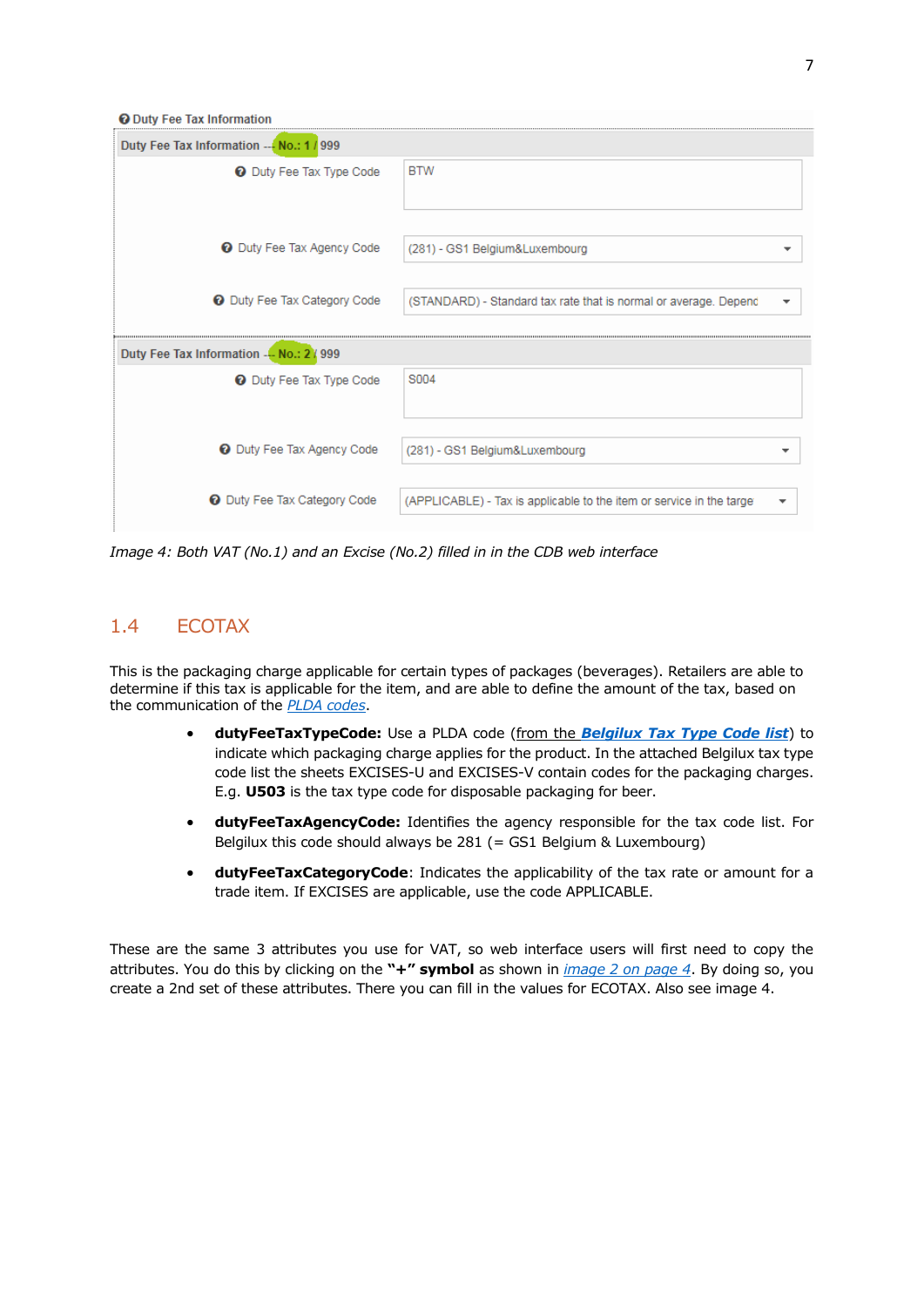# <span id="page-7-0"></span>1.5 RECUPEL/ECOTREL

For electronic products that need to be recycled a recycling tax needs to be paid. Retailers are able to determine if this tax is applicable for the item, and are able to define the amount of the tax, based on the communication of [RECUPEL codes for Belgium](https://www.recupel.be/en/appliance-list/) or the [Ecotrel Codes](http://www.ecotrel.lu/en/professional/list-of-ee-es-and-fees) for Luxembourg.

- **dutyFeeTaxTypeCode:** Use a code from the existing [RECUPEL codes for Belgium](https://www.recupel.be/en/appliance-list/) or the [Ecotrel Codes](http://www.ecotrel.lu/volumes/files/E-Annexe-A1-2022_220214_093536.pdf) for Luxembourg and add **RECUPEL\_** or **ECOTREL\_** in front of the code. E.g. **RECUPEL\_2.1** to indicate TV screens or **RECUPEL\_2.2** to indicate Monitors.
- **dutyFeeTaxAgencyCode:** Identifies the agency responsible for the tax code list. For Belgilux this code should always be  $281$  (= GS1 Belgium & Luxembourg)
- **dutyFeeTaxCategoryCode**: Indicates the applicability of the tax rate or amount for a trade item. If RECUPEL/ECOTREL is applicable, use the code APPLICABLE.

These are the same 3 attributes you use for VAT, so web interface users will first need to copy the attributes. You do this by clicking on the **"+" symbol** as shown in *[image 2 on page 4](#page-3-0)*. By doing so, you create a 2nd set of these attributes. There you can fill in the values for RECUPEL/ECOTREL.

# <span id="page-7-1"></span>1.6 AUVIBEL

A tax needs to be paid for products that serve to distribute the intellectual work owned by others. This tax can be communicated by using the following three attributes:

- **dutyFeeTaxTypeCode**: Use the code AUVIBEL
- **dutyFeeTaxAgencyCode**: Identifies the agency responsible for the tax code list. For Belgilux this code should always be  $281$  (= GS1 Belgium & Luxembourg). This field is optional.
- **dutyFeeTaxAmount**: Indicate the amount of the tax in Euro (e.g., 0.15 Euro)

| Duty fee tax amount <sup>1</sup> | Duty fee tax amount currency code <sup>1</sup> |  |
|----------------------------------|------------------------------------------------|--|
|                                  | [EUR] Euro Member Countries, Euro              |  |

*Image 5: The duty fee tax amount filled in in the My Product Manager web interface* 

Two of these are the same attributes you use for VAT, so web interface users will first need to copy the attributes. You do this by clicking on the "**+ Add new**" **symbol** as shown in *[image 2 on page 4](#page-3-0)*. By doing so, you create a second set of these attributes. There you can fill in the values for AUVIBEL. *Also see image 4*.

# <span id="page-7-2"></span>1.7 INTRASTAT

Imports and exports of trade items typically require classification codes to determine appropriate duties and tariffs.

Suppliers should use the following attributes:

- **importClassificationTypeCode:** Use the code INTRASTAT
- **importClassificationValue:** provide the 8-digit INTRASTAT code see *<http://www.nbb.be/pub/stats/foreign/foreign.htm?l=en&tab=declarations>*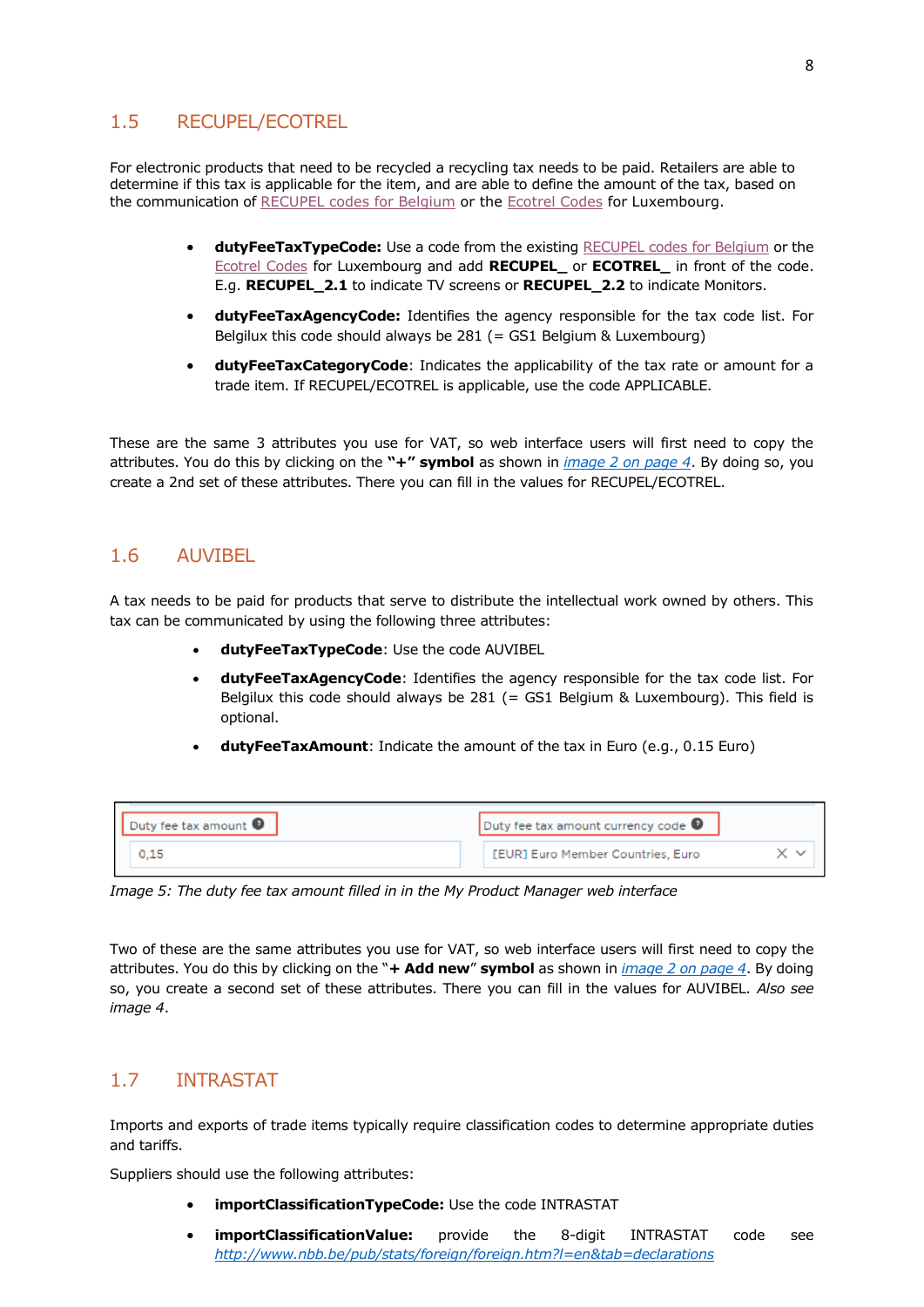### <span id="page-8-0"></span>1.8 FOST PLUS and VAL-I-PAC

#### **Exchanging detailed packaging information via GDSN**

In some cases, retailers will ask the suppliers to provide the detailed constitution of a product packaging via GDSN. This will allow the data recipients for example to conduct proper waste management, or to complete legal declarations (e.g. Fost Plus and VAL-I-PAC declaration). The attached excel file provides an overview of the mapping between the existing FOST PLUS codes/tariffs and the GDSN attributes used to map to these codes.

#### **The detailed packaging information is only mandatory for private label items. It is needed on every packaging level: consumer unit, trade unit and pallet.** (status January 2018)

The following GDSN attributes are used:

- 1. isPackagingMarkedReturnable
- 2. PackagingTypeDescription
- 3. packagingTypeCode
- 4. packagingLevel
- 5. PackagingMaterialTypeCode
- 6. packagingMaterialThickness
- 7. packagingMaterialColourCodeReference
- 8. packagingMaterialCompositionQuantity + UOM
- 9. isPackagingMaterialRecoverable (only for glass)
- 10. CompositeMaterialDetail.packagingMaterialTypeCode
- 11. CompositeMaterialDetail.packagingMaterialCompositionQuantity + UOM

It's important to notice that the attributes 5 to 11 are all entered relative to the specified packagingTypeCode and packagingLevel. In other words, there's a grouping of attributes and the different groups can be repeated multiple times for the same product, e.g. in case of different packaging elements, or if within a packaging element when different materials are used.

#### **These are the steps how the packaging information should be entered:**

1) Indicate if the packaging has returnable empties (a product packaging that will be re-used) or not via the attribute **is Packaging Marked Returnable**:

Example: Beer sold in glass bottles that can be returned: isPackagingMarkedReturnable = true.

2) Determine the **main packaging element** of the article by selecting a code from the **[Packaging Type Code list](http://apps.gs1.org/GDD/Pages/clDetails.aspx?semanticURN=urn:gs1:gdd:cl:PackageTypeCode&release=1)** (e.g. BO for Bottle)

**If a product has multiple packaging elements only the main element should be specified with a specific code. The other packaging elements that can detached from the product should also be indicated, but they will receive the Packaging Type Code "PUG" (=unspecified).**

E.g. a product that is made up of a box in carton, with a plastic film around it and a paper label, has 3 packaging elements and thus the packaging Type Code will be listed 3 times:

- Box in Carton: packaging Type Code "BX"
- paper label: packaging Type Code "PUG" (unspecified)
- Plastic film: packaging Type Code "PUG" (unspecified)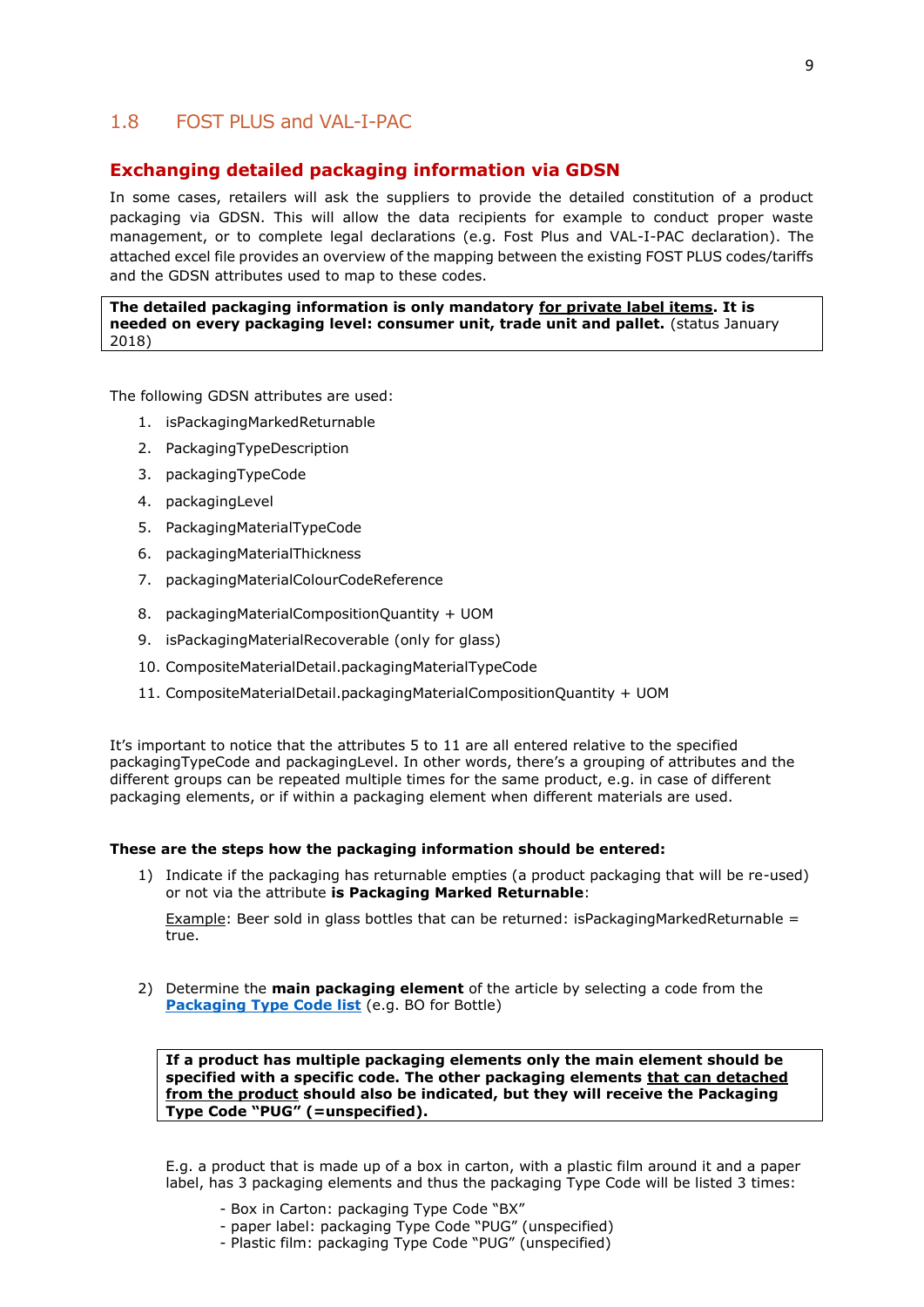For each of the packaging elements, the materials will be indicated via **Packaging Material Type Code (see below)**

**On the above rule there's one exception:** Caps of bottles that are in the same material as the bottle itself (e.g. in PET) should be mentioned under the same packaging Type Code (BO). Only if they are made out of other materials (e.g. METAL), they should be listed under a separate packaging Type Code PUG.

Detailed examples can be found at the end of this document.

3) Indicate the **packaging level** (primary, secondary or tertiary):

Packaging levels:

- **1 = Primary**: Packaging designed to make 1 selling unit for the consumer. This will be the packaging level for articles that are indicated as BASE\_UNIT\_OR\_EACH or PACK\_OR\_INNER\_PACK. Multipacks (e.g. a Sixpack of bottles) will in this case also have packagingLevel 1.
- **2 = Secondary**: Grouping of multiple primary packages. This will normally be the CASE level.
- **3 = Tertiary**: Packaging intended for transport of selling units or groupings. This will normally be the PALLET level.

Example: A plastic PET bottle sold to the consumer would have packagingTypeCode = BO and packaging Level  $= 1$ 

4) For the main packaging element (cf. point 2, this is the packaging element that has a specific Packaging Type Code) provide a detailed description of the packaging of the entire product with al it's packaging components via the attribute **Packaging Type Description**.

Example: "Petfles met HDPE dop, Sleeve in plastic, omwikkeld in plastic wikkel met een papier/plastic handvat".

For the additional packaging elements that received specific Packaging Type Code PUG (unspecified), you can optionally indicate what the packaging element is (e.g. label in paper, film in plastic, etc.).

- 5) List all the materials relative to the Packaging Type Code using the attribute **Packaging Material Type Code** list. All codes from the [Global Material Type Code list](http://apps.gs1.org/GDD/Pages/clDetails.aspx?semanticURN=urn:gs1:gdd:cl:PackagingMaterialTypeCode&release=1) can be used.
	- a) If **Packaging Material Type Code** "GLASS" or "GLASS\_COLOURED" is used the supplier should indicate if the glass can be restored to be used again or not. Via the attribute **isPackagingMaterialRecoverable (TRUE/FALSE).**

For example:

If Packaging Material Type Code GLASS is combined with **isPackagingMaterialRecoverable = TRUE,** the material would fall under the FOSTPLUS code 001

If Packaging Material Type Code GLASS is combined with **isPackagingMaterialRecoverable = FALSE,** FOSTPLUS code 017 would apply (stating that it's not useful to recover the material). Examples of nonrecoverable materials are: Pyrex, crystal, natural opal glass with more than 600 ppm fluor.

- b) If the following Packaging Material Type Codes are used:
	- o METAL\_STAINLESS\_STEEL
	- o METAL\_STEEL
	- o METAL\_ALUMINUM

The supplier should also indicate:

o **packagingMaterialThickness**: to communicate the thickness of the material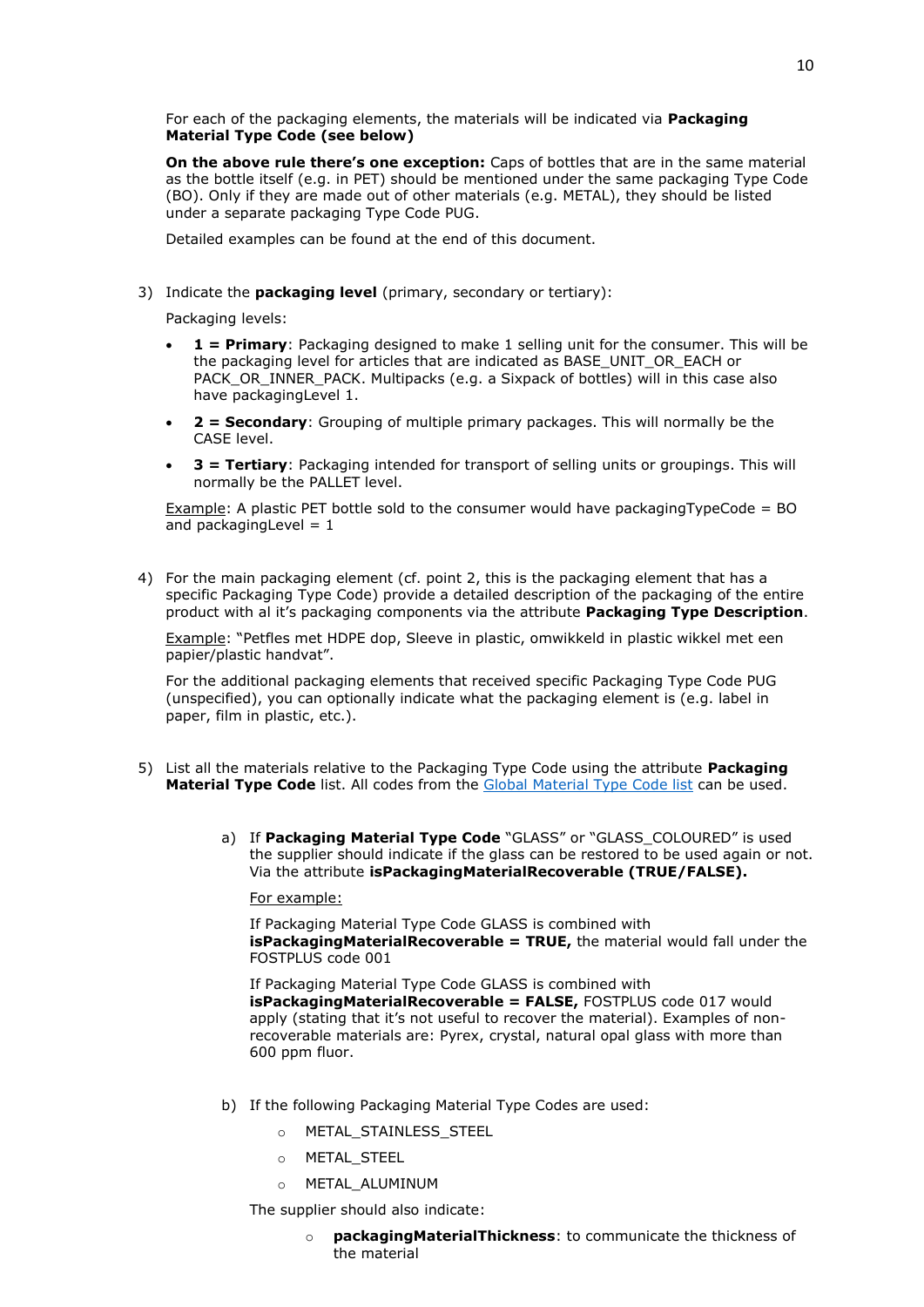- c) If the following Packaging Material Type Code is used:
	- o POLYMER\_PET

The supplier should also indicate:

- packagingMaterialColourCodeReference: to communicate the transparency/colour of the material. This will allow to map to the correct FOSTPLUS code:
	- **i.** If **packagingMaterialColourCodeReference** = TRANSPARANT\_COLOURLESS, TRANSPARANT\_GREEN or TRANSPARANT\_BLUE, FOSTPLUS code 005 applies.
	- **ii.** If **packagingMaterialColourCodeReference** is equal to TRANSPARANT\_OTHER, NON\_TRANSPARANT FOSTPLUS code 011 applies.
- d) For each indicated material the weight needs to be indicated with the attribute **packaginMaterialCompositionQuantity** (+ UOM)
- e) If the material is **a composite material** (= a material made from two or more constituent materials with significantly different properties that, when combined, produce a material with characteristics different from the individual components), the PackagingMaterialTypeCode should be **COMPOSITE**.

In this case the supplier will have to enter the materials that make up the composite material via the attribute

**CompositeMaterialDetail.packagingMaterialTypeCode** and also indicate the weight via attribute

CompositeMaterialDetail.**packagingMaterialCompositionQuantity +UOM.**

If the following **CompositeMaterialDetail.packagingMaterialTypeCodes**  are used:

- o METAL\_STAINLESS\_STEEL
- o METAL\_STEEL
- o METAL\_ALUMINUM

The supplier should also indicate:

o **CompositeMaterialDetail.packagingMaterialThickness**: to communicate the thickness of the material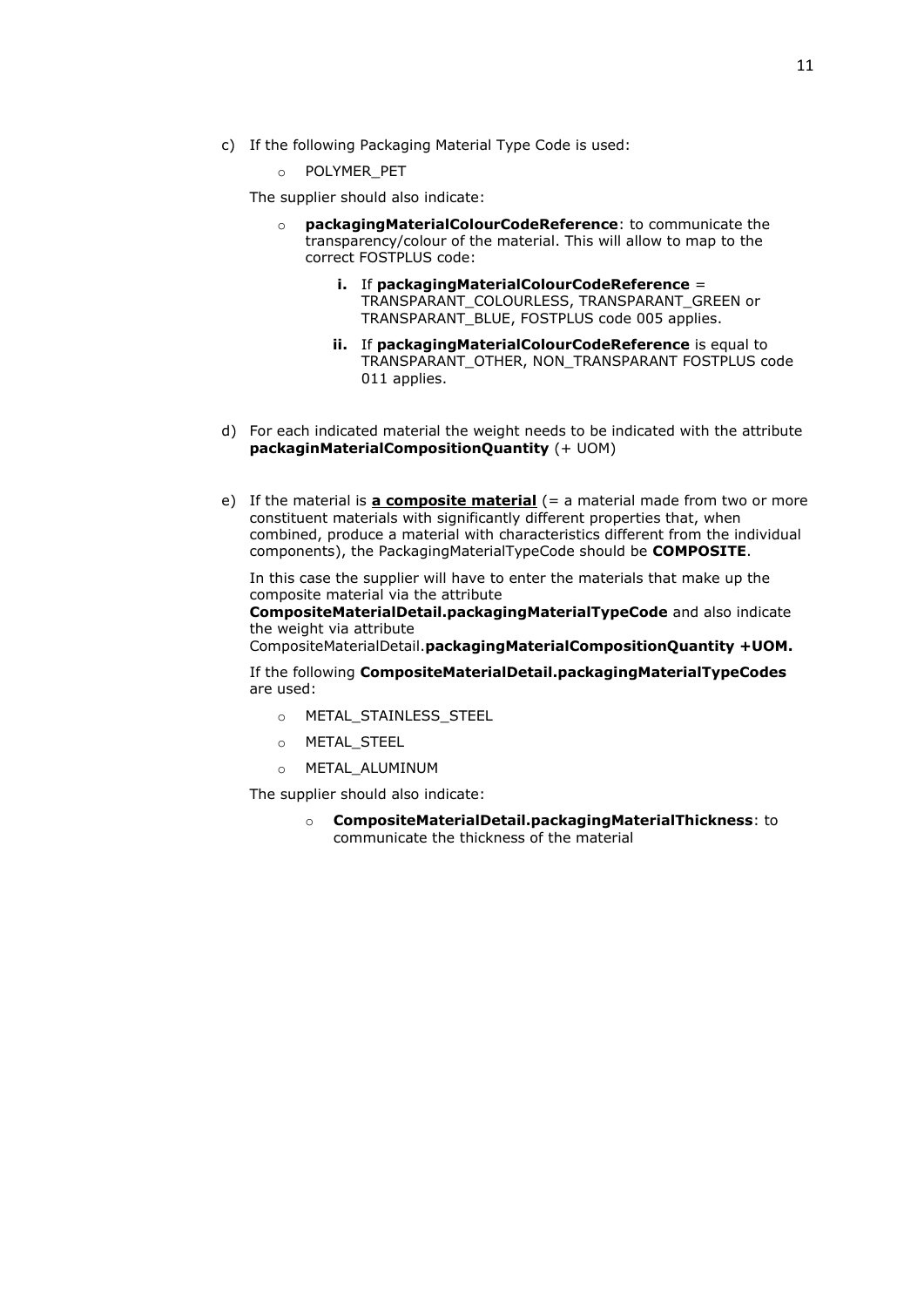#### **Examples (See attached XMLs) 1) GTIN 92225391438008 – a Glass bottle with paper label and aluminium cap.**

The three packaging elements and their materials are mentioned as following in the XML:



#### **How this item is entered by suppliers in the CDB web interface:**

PS: The screenshots below are taken from the English version, so you might want to temporarily switch the interface to English.

|                      | <b>Items</b>         | - Search GTIN. Name. Description. Type |                            |                          | ि ।                  |                                                     |  |
|----------------------|----------------------|----------------------------------------|----------------------------|--------------------------|----------------------|-----------------------------------------------------|--|
|                      | <b>User Settings</b> |                                        |                            |                          |                      | communityadmin - GS1 Belgium                        |  |
| za<br>—              | Basic Info           |                                        |                            |                          |                      | $$   5410000999993                                  |  |
|                      | Change Password      | GUI Language                           | English                    |                          | $\mathbf{2}_{\perp}$ | $\frac{1}{2}$ $\frac{1}{2}$                         |  |
|                      |                      | Timezone                               |                            | հր                       |                      |                                                     |  |
|                      |                      |                                        | UTC +1:00 Central Europear | $\overline{\phantom{a}}$ |                      |                                                     |  |
|                      |                      |                                        |                            |                          |                      |                                                     |  |
|                      |                      |                                        |                            |                          |                      | Item, Case                                          |  |
| ol                   |                      |                                        |                            |                          |                      | + Create                                            |  |
|                      |                      |                                        |                            |                          |                      |                                                     |  |
|                      |                      |                                        |                            |                          |                      |                                                     |  |
|                      |                      |                                        |                            |                          |                      |                                                     |  |
|                      |                      |                                        |                            |                          |                      |                                                     |  |
|                      |                      |                                        |                            |                          |                      | - GS1 Belgium Community<br>$\overline{\phantom{a}}$ |  |
| $\overline{\bullet}$ |                      |                                        |                            |                          |                      |                                                     |  |
|                      |                      |                                        |                            |                          |                      | c on                                                |  |
|                      |                      |                                        | з                          | ОK                       | Cancel               | <b>EW</b>                                           |  |
|                      |                      |                                        |                            |                          |                      |                                                     |  |

Open the consumer item and open the tab Product "Packaging information". All the attributes you will need are on the subtab "Packaging Information"

- ▶ © Product Dimension Information ▼ **O** Product Packaging Information Packaging Information Rackaging Marking
- ▶ © Product Logistics Information

You can now start filling in the packaging information.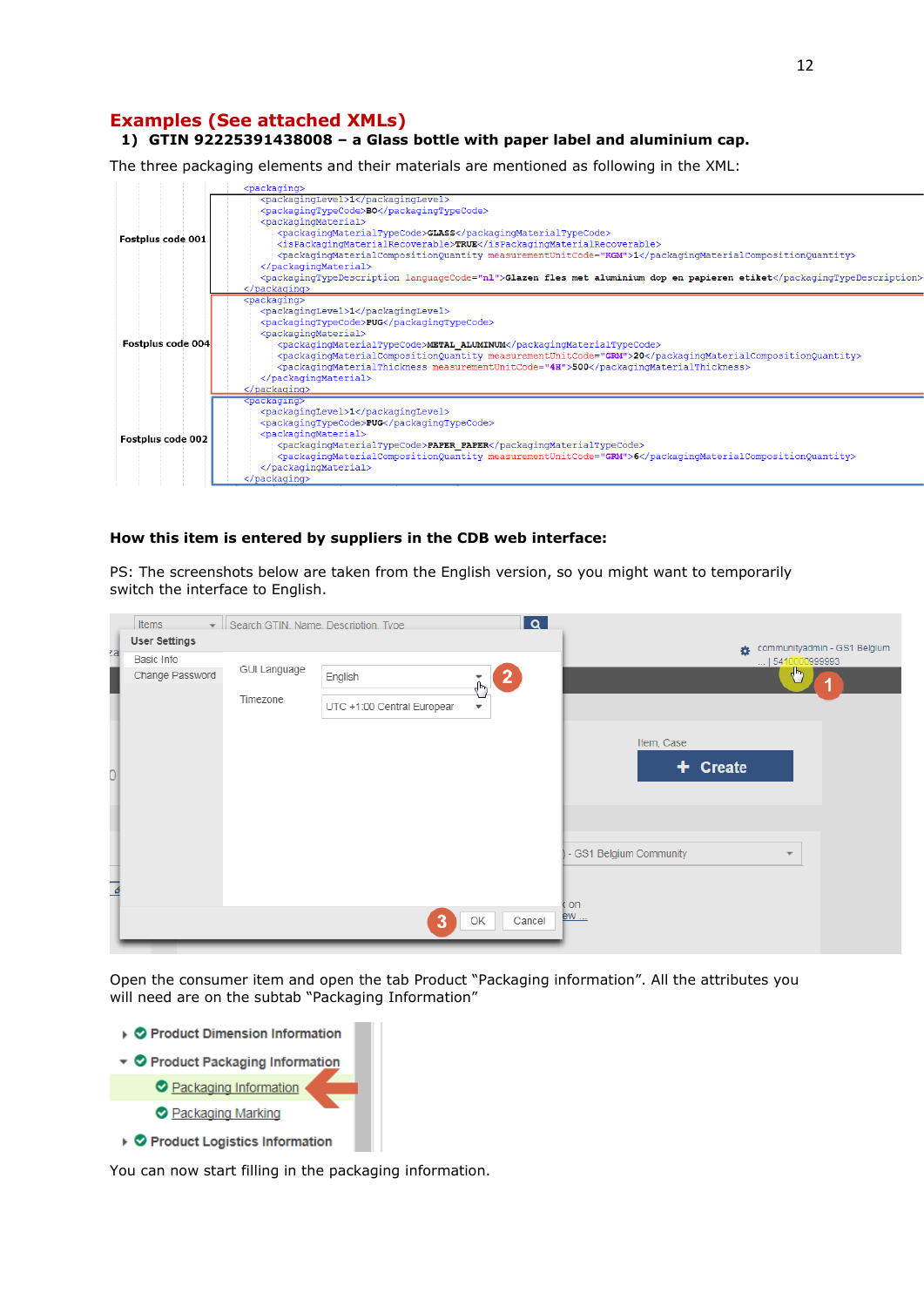4

 $\ddot{\phantom{a}}$ 

| Packaging --- No.: 1 / 999          |                                                  |
|-------------------------------------|--------------------------------------------------|
| <b>@</b> Packaging Type Code        | (BO) - Bottle                                    |
| <b>@</b> Packaging Type Description | Glazen fles met aluminium dop en papieren etiket |
| <b>@</b> Packaging Level            |                                                  |
| <b>@</b> Packaging Shape Code       |                                                  |

#### **You will need to scroll down a bit to find the following attributes:**

| Packaging Material --- No.: 1 / 999                      |                  |
|----------------------------------------------------------|------------------|
| <b>@</b> Packaging Material Type Code                    | (GLASS) - Glass  |
| <b>@</b> Is Primary Material                             |                  |
| Packaging Material Composition Quantity --- No.: 1 / 999 |                  |
| <b>@</b> Packaging Material Composition Quantity         | 1                |
| <b>@</b> Packaging Material Composition Quantity<br>LIOM | (KGM) - Kilogram |
| <b>@</b> Packaging Material Launch Date Time             |                  |
| <b>@</b> Packaging Material Performance Code             |                  |
| <b>@</b> Is Packaging Material Recoverable               | (TRUE) - True    |
| <b>@</b> Packaging Composite Material<br>Description     |                  |
|                                                          |                  |

You have communicated the material of the bottle (1 kg of glass). Now you will need to communicate the material of the other packaging elements: the aluminium cap and the paper label.

To do this you will need the same attributes again, so you will need to copy these attributes. You do this by scrolling all the way back up, and clicking on **the "+" icon at "Packaging",** as shown below:

# **@** Packaging Packaging --- No.: 1 / 999



You can then enter the info for the 2<sup>nd</sup> packaging element (the aluminium cap). You will need to scroll down again to do this.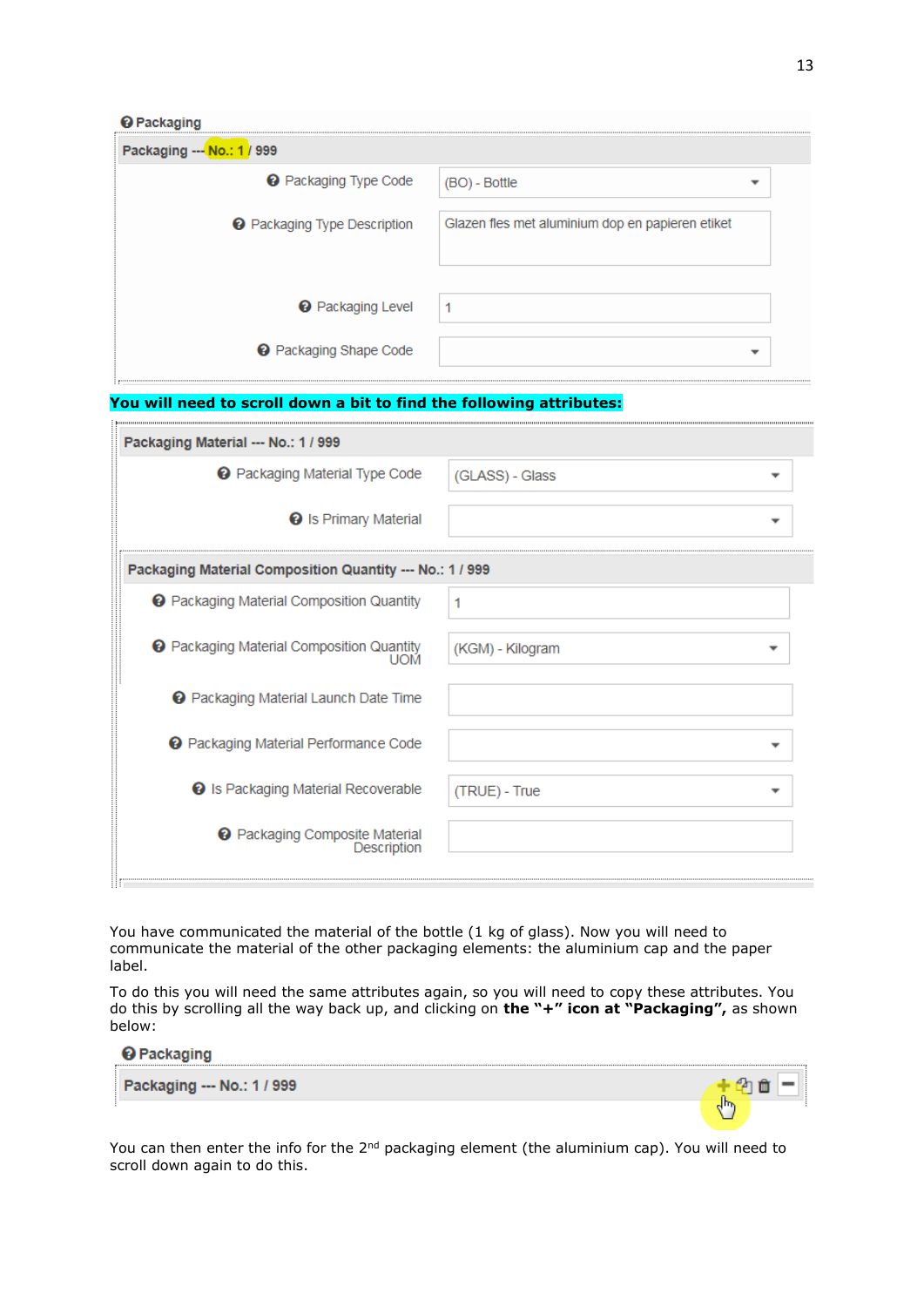| Packaging --- No.: 2 / 999                                     |                             |
|----------------------------------------------------------------|-----------------------------|
| <b>@</b> Packaging Type Code                                   | (PUG) - Packed, unspecified |
| <b>@</b> Packaging Type Description                            |                             |
|                                                                |                             |
| <b>@</b> Packaging Level                                       | 1                           |
| <b>@</b> Packaging Shape Code                                  |                             |
| <b>@</b> Packaging Material Type Code                          | (METAL ALUMINUM) - Aluminum |
| <b>@</b> Is Primary Material                                   |                             |
| Packaging Material Composition Quantity --- No.: 1 / 999       |                             |
| <b>@</b> Packaging Material Composition Quantity               | 20                          |
| <b>@</b> Packaging Material Composition Quantity<br><b>UOM</b> | (GRM) - Gram                |
| <b>@</b> Packaging Material Launch Date Time                   |                             |
| <b>@</b> Packaging Material Performance Code                   |                             |
| <b>@</b> Is Packaging Material Recoverable                     |                             |
| <b>@</b> Packaging Composite Material<br>Description           |                             |
| Packaging Material Coating Type Description --- No.: 1 / 999   |                             |
| Packaging Material Coating Type<br>Description                 |                             |
| <b>@</b> Packaging Material Thickness                          | 500                         |
| <b>@</b> Packaging Material Thickness UOM                      | (4H) - Micrometre           |

To enter the info for the 3<sup>nd</sup> packaging element (the paper label), click on the "+" icon at "Packaging" once again.

<sup>O</sup> Packaging

Packaging --- No.: 1 / 999

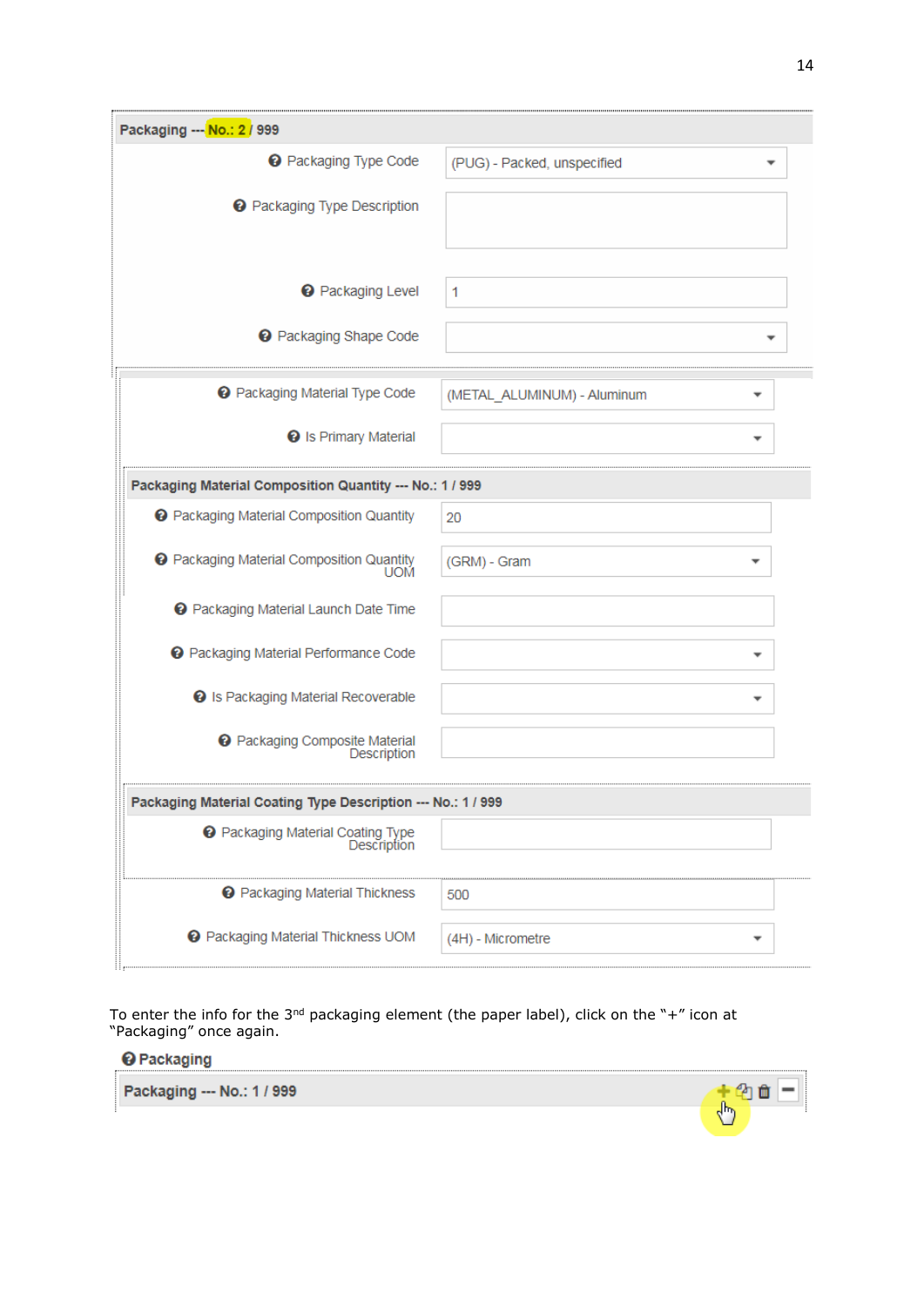| Packaging --- No.: 3 / 999                               |                             |
|----------------------------------------------------------|-----------------------------|
| <b>@</b> Packaging Type Code                             | (PUG) - Packed, unspecified |
| <b>@</b> Packaging Type Description                      |                             |
| <b>@</b> Packaging Level                                 | 1                           |
| <b>@</b> Packaging Shape Code                            |                             |
| Packaging Material --- No.: 1 / 999                      |                             |
| <b>@</b> Packaging Material Type Code                    | (PAPER PAPER) - Paper       |
| <b>@</b> Is Primary Material                             | ┳                           |
| Packaging Material Composition Quantity --- No.: 1 / 999 |                             |
| <b>@</b> Packaging Material Composition Quantity         | 6                           |
| <b>@</b> Packaging Material Composition Quantity<br>UOM  | (GRM) - Gram                |
| <b>@</b> Packaging Material Launch Date Time             |                             |
| <b>@</b> Packaging Material Performance Code             |                             |
| <b>@</b> Is Packaging Material Recoverable               |                             |
|                                                          |                             |

**You have now communicated the material of all 3 packaging elements of the consumer unit. You can now do the same for the other packaging levels: trade unit, pallet, etc.**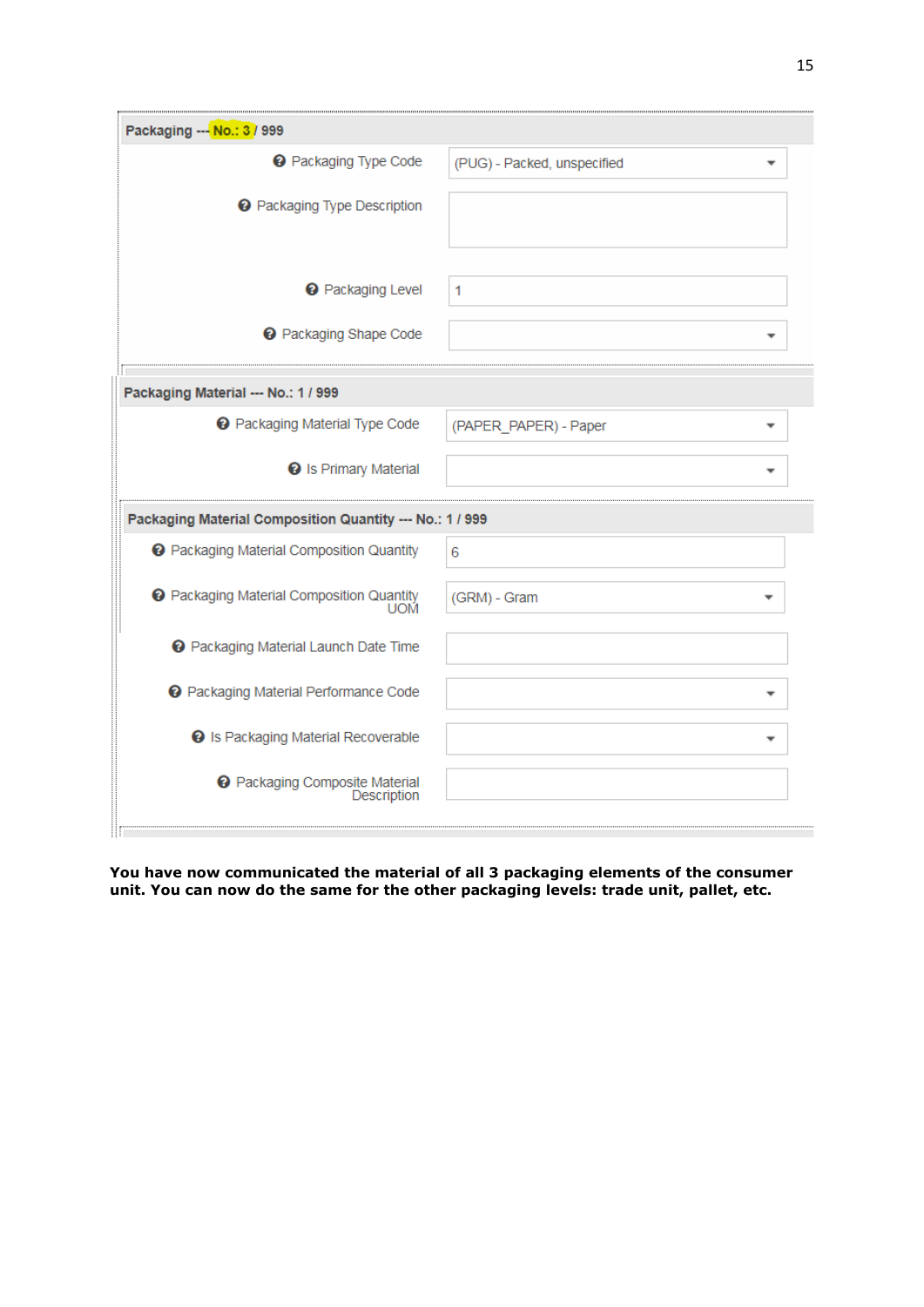#### **2) GTIN 04846446424002 and 04846446424019: Soda PET 1.00LX6 (PET bottle with HDPE cap in plastic wrap with paper/plastic handle.**

On base unit level:

| Fostplus code<br>005 | <packaging><br/><packaginglevel>1</packaginglevel><br/><packagingtypecode>BO</packagingtypecode><br/><packagingmaterial><br/><packagingmaterialtypecode>POLYMER PET</packagingmaterialtypecode><br/><packagingmaterialcompositionquantity measurementunitcode="GRM">220.2<packagingmaterialcolourcodereference>TRANSPARANT COLOURLESS</packagingmaterialcolourcodereference><br/></packagingmaterialcompositionquantity></packagingmaterial><br/><packagingtypedescription languagecode="en">Pet fles met hdpe dop</packagingtypedescription></packaging> |
|----------------------|-----------------------------------------------------------------------------------------------------------------------------------------------------------------------------------------------------------------------------------------------------------------------------------------------------------------------------------------------------------------------------------------------------------------------------------------------------------------------------------------------------------------------------------------------------------|
| Fostplus code<br>007 | $\langle$ /packaging><br><packaging><br/><packaginglevel>1</packaginglevel><br/><packagingtypecode>PUG</packagingtypecode><br/><packagingmaterial><br/><packagingmaterialtypecode>POLYMER HDPE</packagingmaterialtypecode><br/><packagingmaterialcompositionouantity measurementunitcode="GRM">20</packagingmaterialcompositionouantity><br/></packagingmaterial><br/><packagingtypedescription languagecode="en">Dop in HDPE</packagingtypedescription><br/><math>\langle</math>backaging&gt;</packaging>                                                |

On 6-pack level:



#### 3) **GTIN 02361114446091:glass wine bottle with paper label, wrapping (plastic/alu/paper composite) and Cork**

The packaging elements (Bottle + label + wrapping + cork) and their materials are mentioned as following in the XML.